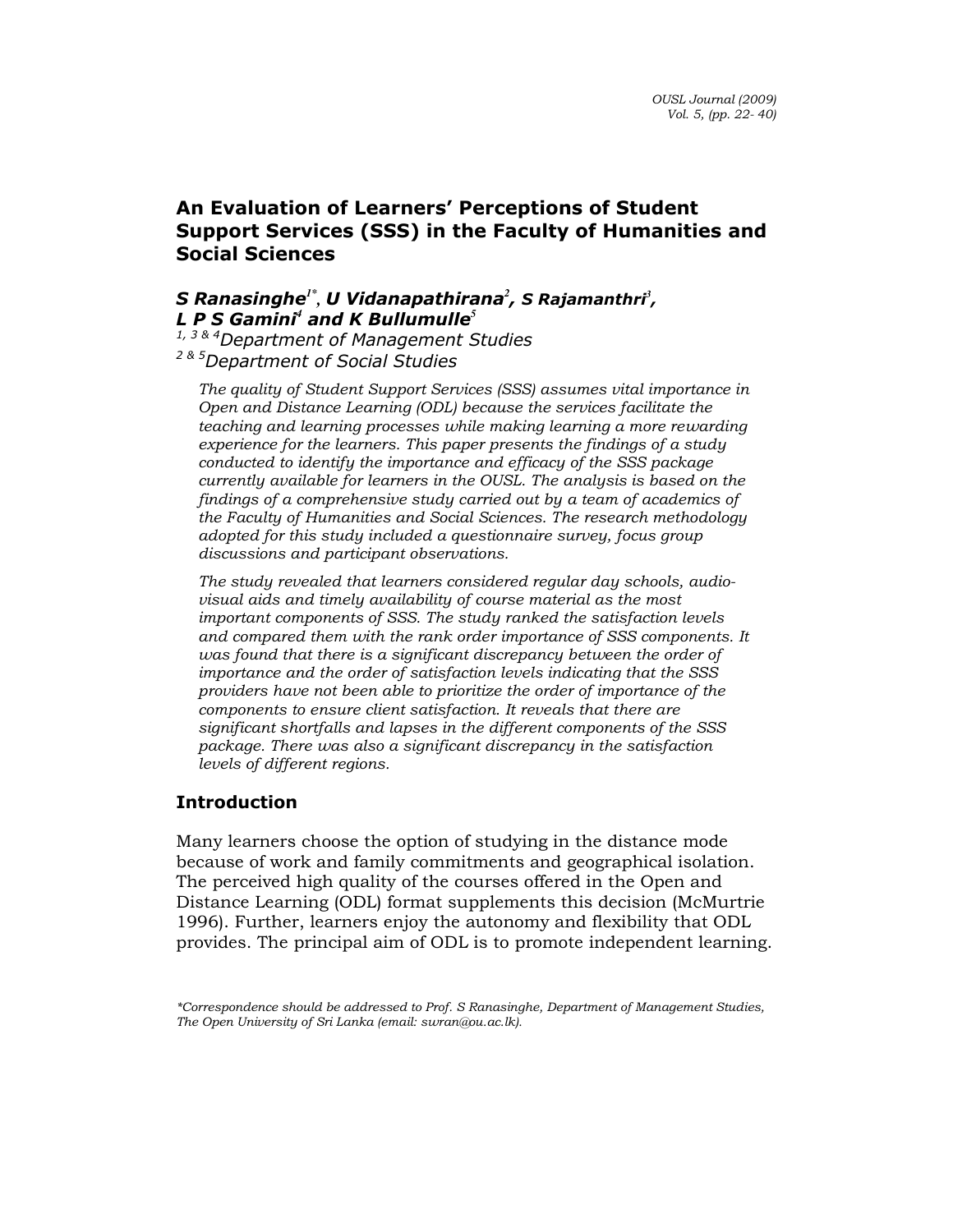The limited availability of regular face to face teaching makes distance learners independent and responsible.

Two major sub-systems are linked to the success of the Distance Education (DE) mode. They are: Course Material Production (CMP); and Student Support Services (SSS). SSS can be defined "as the support an institution extends to its learners to facilitate learning at a distance. It comprises a cluster of facilities and activities". This is the working definition adopted by the researchers of this study. While CMP is almost exclusively academic in content, the SSS are responsible for establishing a connection between the intended beneficiaries of the learning process and the study material developed by the CMP team. Without SSS, ODL will not be able to achieve its ultimate goal which is learner satisfaction. SSS is therefore bridges the gap between teachers and learners in ODL to make the teaching and learning processes easier and more rewarding to the distance learners. The web based learning options have provided a massive boost to this aspect of contact which is otherwise less feasible for traditional DE learners. Personal contact also involves social capital not only among learners but also between learners and teachers.

According to Kishore (1998), the success or failure of the ODL methodology and the overall corporate image of an ODL institution are contingent on the strengths and weaknesses of the SSS sub-system. This is especially true where the testimony of a successful learner makes a positive image while an unsuccessful learner generates a greater negative image. Simpson (2000) has identified two major areas of SSS, which are the academic and the administrative support services. Simpson defines academic support as the incorporation of a variety of functions such as explaining concepts, giving hands-on practical experiences, developing learning skills etc. This idea is supported by Cuskelly, et al (1995) who also highlight the importance of personal contact for distance learners.

Administrative support services on the other hand include activities or services which support learners in making inquiries, advisory services, record keeping, information management, library services etc. It is these service providers who initially come in contact with learners and who make a lasting impact on them.

Both these components are seen as being integral to the successful implementation of ODL. It means that the efficacy of the first subsystem is contingent on the second sub-system and vice versa. It also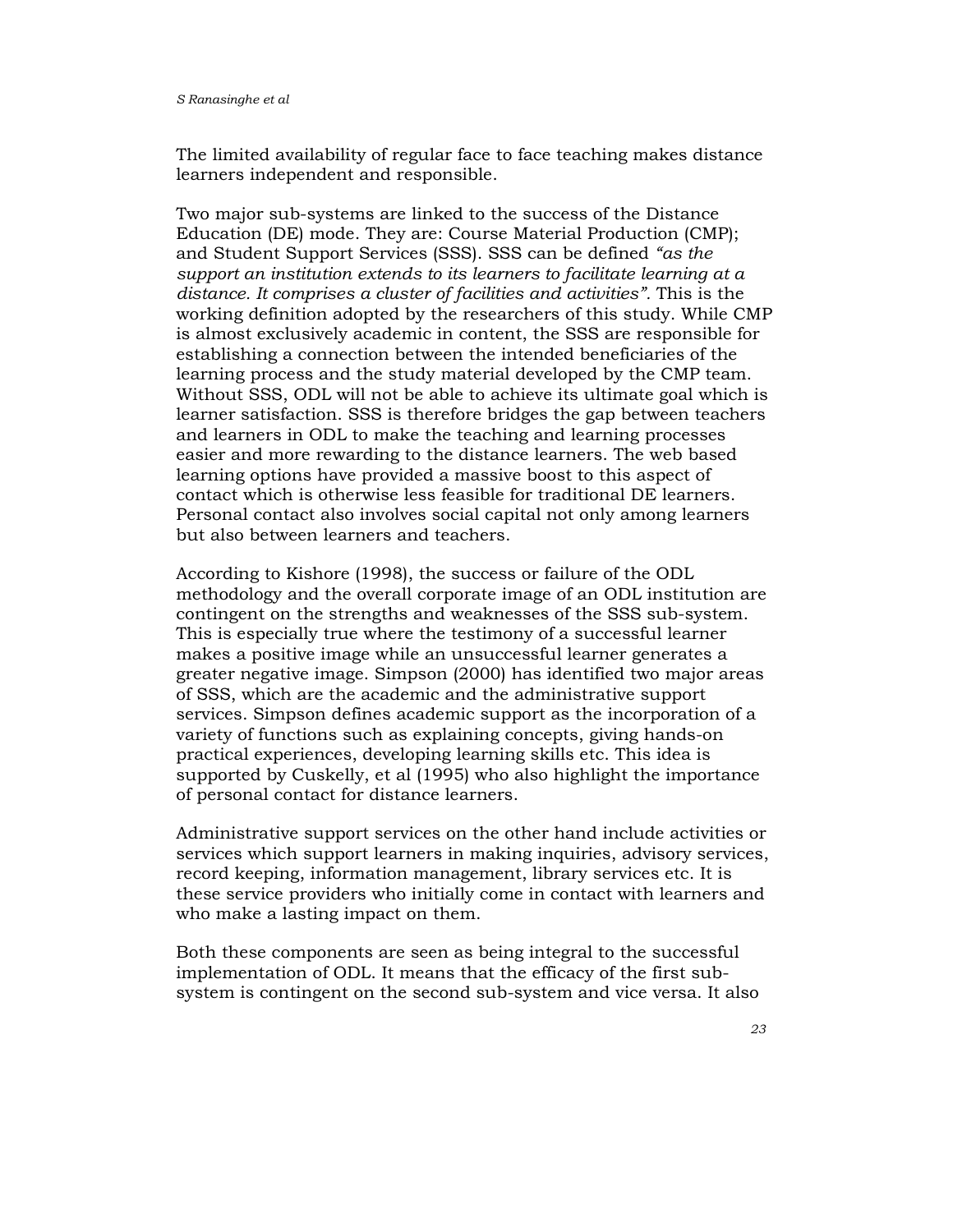means that the failure of one sub-system makes the other dysfunctional.

One factor that is noticeable in relation to the student population of an ODL institution is the heterogeneity of learners. These learners are diverse in terms of their profiles, personal experiences and learning preferences. This means that a corresponding diversity of support from service providers becomes essential (McMurtrie, 1996). Therefore SSS to be equitable, gender sensitive and flexible to meet the diversity and special needs of different segments of learners. This is because the main purpose of SSS is to support individual learning with a view to enhancing its success. Furthermore, it should be based on the requirements of the client and not necessarily on the interests of trainers and providers (Leach, 2000).

The Open University of Sri Lanka (OUSL) is the only national university in the island which offers all its programmes in the DE mode. The OUSL offers a range of programmes through its island wide network of regional and study centres. The University is responsible not only for the delivery of course material but also for providing support for its learners. In this context, SSS are one of the key functions of the University and form the focus of this research. The study specifically examines the perceptions of the clients (i.e. the learners) regarding the SSS package available to them in the Faculty of Humanities and Social Sciences (HSS) of the OUSL.

## Research Questions

The following research questions were addressed in this study.

- What are the expectations of learners with respect to the SSS package currently offered by the Faculty of HSS?
- How effective is the SSS package currently being offered by the faculty of HSS?
- What are the lapses, inadequacies and shortfalls in the current SSS package?
- How do learners rate these service options and what proposals have they made to improve them?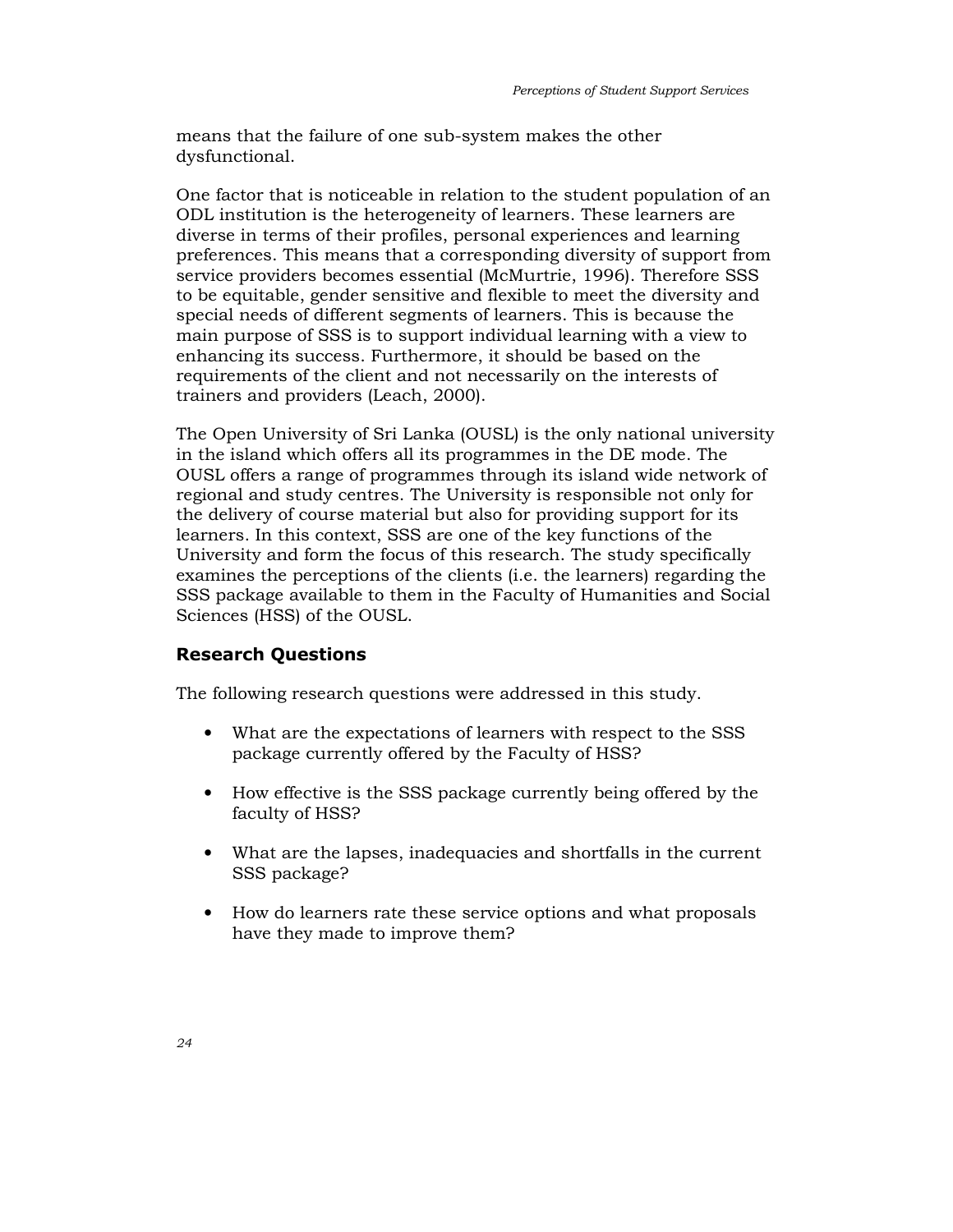Based on the above research questions, the following objectives were formulated.

- To identify the SSS components perceived as important by the learners and rank them in order of importance
- To evaluate learners' perceptions pertaining to the effectiveness of the SSS package available to them.
- To recommend appropriate measures to improve the SSS offered by the Faculty of HSS.

# Research Design

The study covered four undergraduate degree progammes offered by the Faculty of HSS – Bachelor of Law (LLB), Bachelor of Arts in Social Sciences (BSS), Bachelor of Management Studies (BMS) and Bachelor of Arts in English and English Language Teaching (ELT). A questionnaire was administered to a stratified sample of 178 learners which was about 5 per cent of the total learner population of the four degree programmes mentioned above. The sample was as follows.

Table 1: Sample of respondents by programme of studies.

| Programme             | Frequency | Percent |
|-----------------------|-----------|---------|
| LLB.                  | 124       | 69.70   |
| BA in Social Sciences | 10        | 5.60    |
| BA in English & ELT   |           | 4.50    |
| <b>BMS</b>            | 36        | 20.20   |
| Total                 | 178       | 100.00  |

Source: OUSL data

The sample was restricted to learners who are currently registered in Levels IV, V and VI of these degree programmes, with the intention of ensuring that respondents had more than an year's exposure to studying in the DE mode and were therefore competent to evaluate the SSS of the OUSL. The geographic distribution of the sample was restricted to the regional centres of Colombo and Kandy.

# Methods

The study utilized a combination of structured questionnaires, observations and Focus Group Discussions (FGD) for the collection of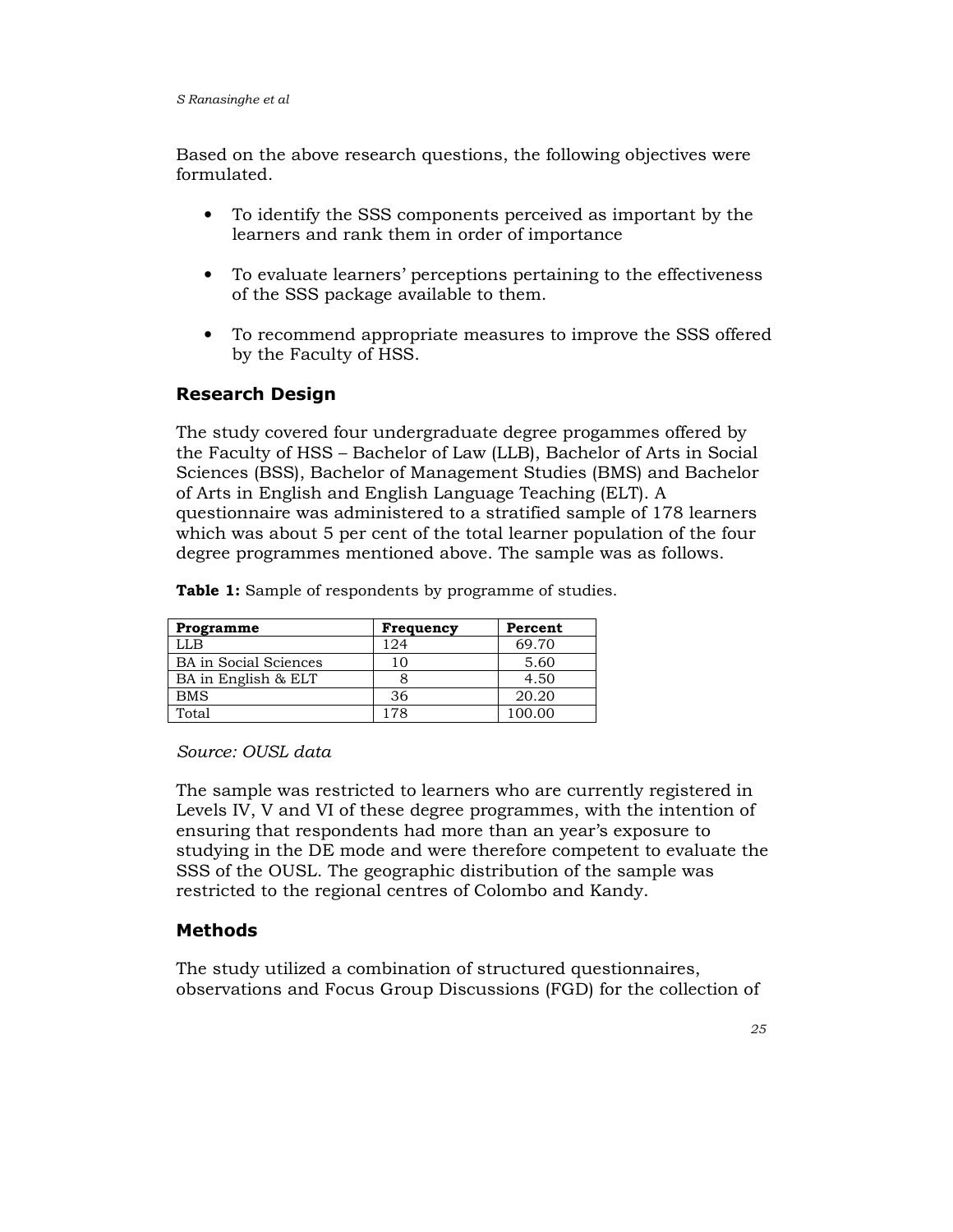data. The questionnaire was administered to collect data on the current status of the SSS offered by the University. This was followed by FGD. The questionnaire survey focused on the following issues.

- Data on learner profiles
- Data on the current mix of the SSS available and accessible to learners
- Data on learner expectations with respect to the current SSS package
- Data on learner perceptions and ranking of the mix in relation to the effectiveness of the current SSS package.

FGD were conducted on the following basis.

- The availability and accessibility of the SSS (information, administration and academic requirements)
- Learner satisfaction of the SSS
- Identifying gaps in the SSS
- Suggestions to improve the SSS

Participant observation techniques were used sparingly to gather data for which the following protocol was used

- Registration procedures (vouchers, registration letters, counselling, dispatch of books)
- Day school (attendance, teaching effectiveness of academics, status of classrooms, learner-teacher interactions, learnerlearner interactions)
- Tutorial support
- Quality of physical infrastructure
- Suggestions to improve above components.

Several analytical tools were employed to analyze data in this study. The study used the 'Lickert Scale to evaluate learners' perceptions and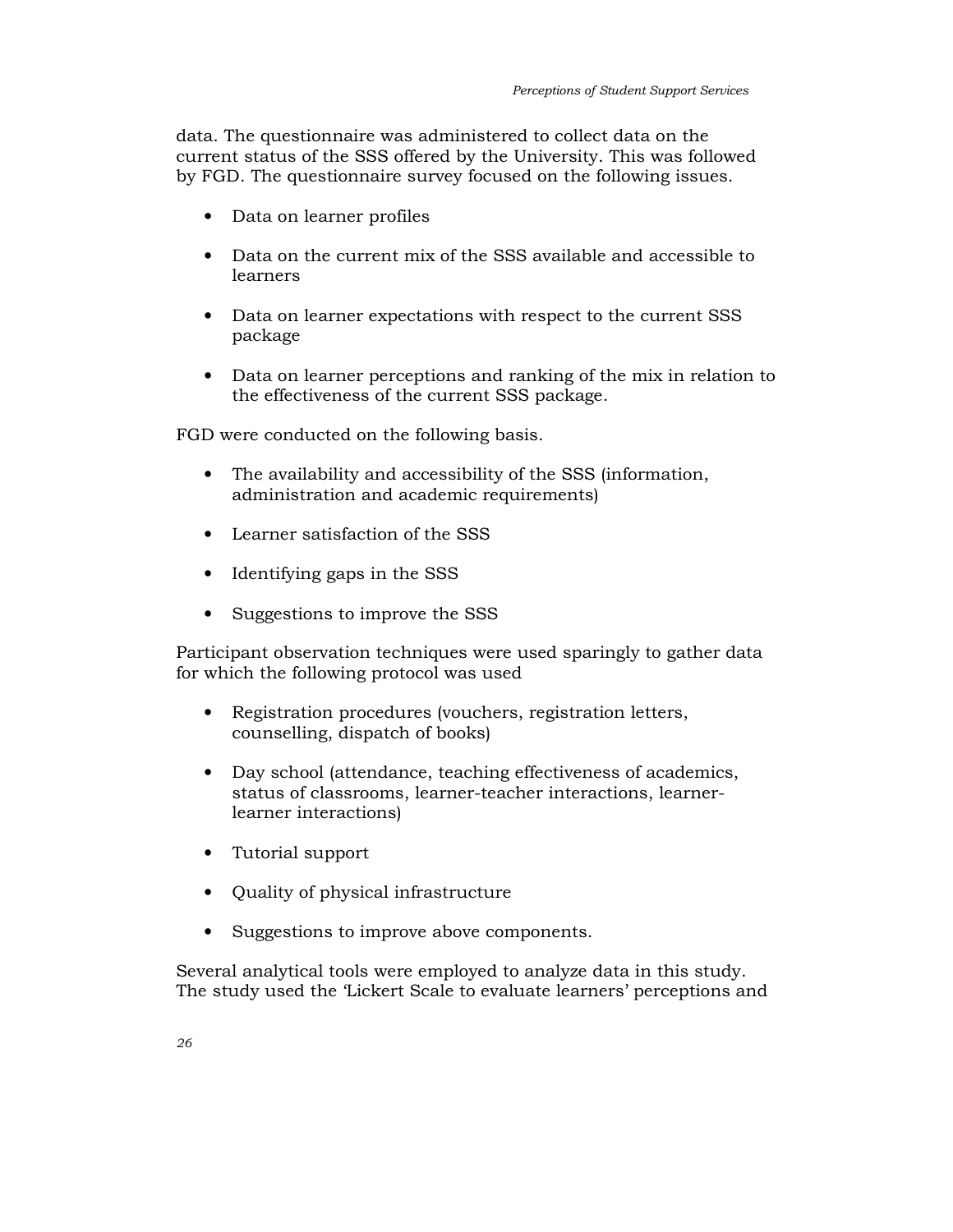satisfaction under each SSS component. Upon scaling, the SSS components were ranked according to the perception of learners regarding 'importance' and 'satisfaction'. The significance of each SSS component on learners' perceptions was tested using mean values. Further, an inferential test (Mann-Whitney) was carried out to gauge whether significant variations could be seen in learners' perceptions of the services and the order of importance of the SSS as provided by the University and also by the two regional centres.

## Findings and Discussion

The first research question was on learners' views on the quality of the current SSS package in terms of their assessment of importance. The second research question focuses on learners' assessment of the SSS components (perceived quality of services). It therefore provides an idea about the level of satisfaction learners received from these services. This is important because dissatisfaction on the part of the learners regarding the SSS adversely affects their learning and eventually impacts on the image of the OUSL. The research study also considered the ratings assigned by the respondents to each of these support services.

Table 1 presents mean values of the importance of the various components of the SSS package and the corresponding level of satisfaction assigned to these components. This data highlights learner perceptions and ranking of the mix in relation to the efficacy of the current SSS package.

It is significant that learners assign the highest importance to regular day schools followed by assignment submission, audio-visual aids and timely availability of course material. It is clear therefore that the academic component of the SSS package as defined by Simpson (2000) belongs to a sub-category that scores higher in the order of importance. Furthermore, it is these components that help to bridge the gap between the isolation of distance learners and the inadequacies /limitations of the printed study material that is perceived as being important by the learners. This is important as many other studies in Sri Lanka and elsewhere have indicated that the print material is the most important source of strength to distance learners. This ranking order emerged because the study has not included questions on the quality of printed texts as one of the items.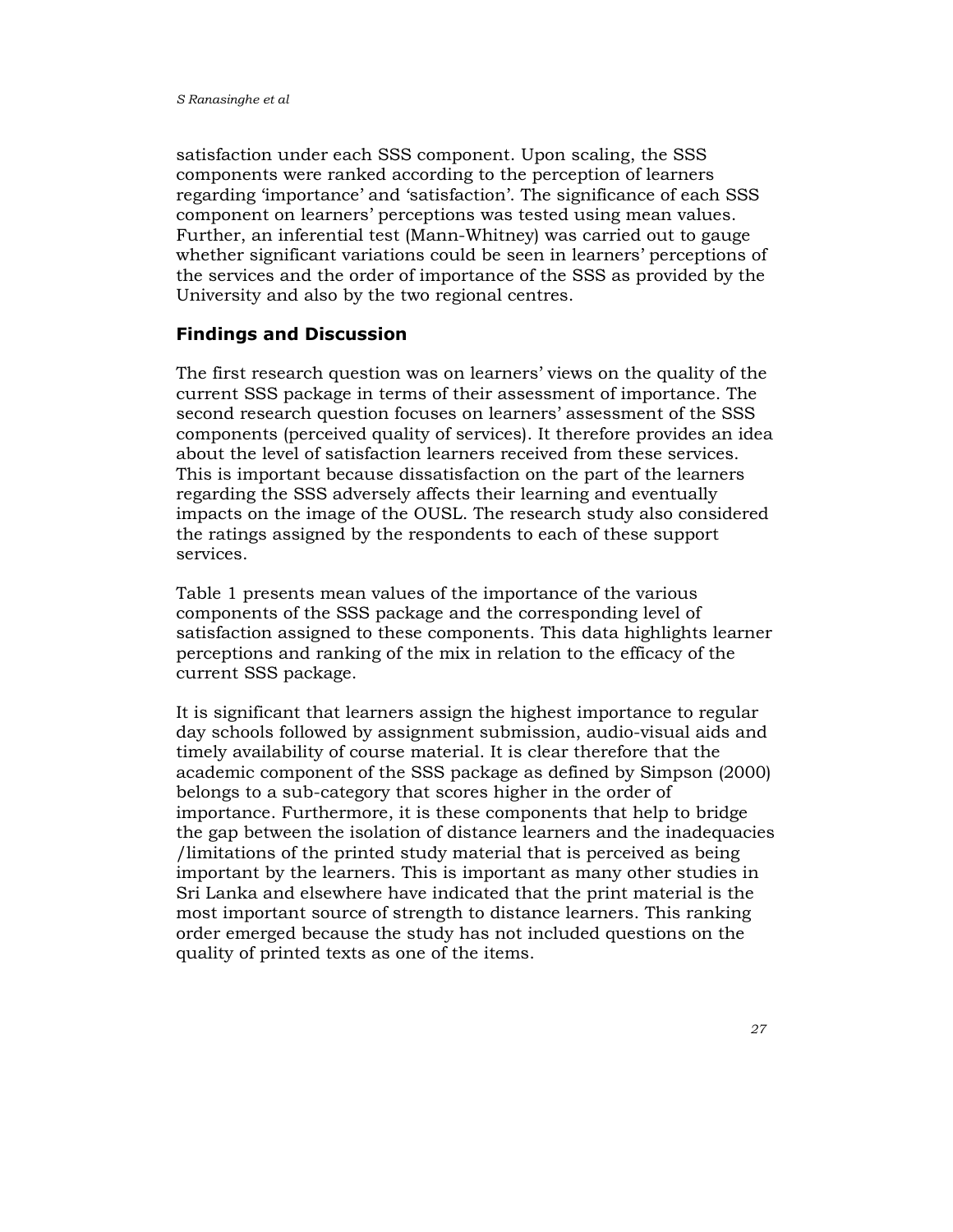| <b>SSS Component</b>                                    | <b>Mean Values</b> |              | <b>Relative</b>      |
|---------------------------------------------------------|--------------------|--------------|----------------------|
|                                                         | Importance         | Satisfaction | Rank<br>(importance) |
| Regular day schools                                     | 4.50               | 3.39         |                      |
| Assignment Submission                                   | 4.42               | 3.36         | 2                    |
| Audio-visual aids                                       | 4.30               | 2.51         | 3                    |
| Timely availability of course<br>material               | 4.29               | 3.21         | $\overline{4}$       |
| Washrooms                                               | 4.25               | 2.57         | 5                    |
| Computer Facilities                                     | 4.16               | 2.67         | 6                    |
| Good Cafeteria                                          | 4.14               | 2.44         | 7                    |
| Student registration (finance,<br>student affairs, RES) | 4.08               | 3.07         | 8                    |
| Classroom Facilities                                    | 4.02               | 3.14         | 9                    |
| Vouchers                                                | 3.82               | 3.01         | 10                   |
| <b>Internet Access</b>                                  | 3.81               | 2.43         | 11                   |
| Academic counselling                                    | 3.80               | 3.22         | 12                   |
| Exam Timetable                                          | 3.68               |              | 13                   |

|  | <b>Table 2</b> :-Mean Values of Importance and Satisfaction |  |
|--|-------------------------------------------------------------|--|
|--|-------------------------------------------------------------|--|

Source: Computed by the authors using survey data

Despite the fact that the sample population consists of learners who have already been registered at the OUSL for more than one year, they still have not made a successful transition from the "dependent learning" to the "self-learning" mode.

In Sri Lanka's current system of learning whether in the formal school system or in the after school "tuition classes" – the teachers or tutors supply notes on each and every subject which the student copies down unquestioningly and rote learns. This type of dependent learning is practiced in schools where the primary objective is not in learning but in passing examinations. Self learning on the other hand is based on experience and critical thinking. The transition from dependent learning in the school system to independent learning in the university system would be difficult for learners. These learners demand more support in the form of day classes, model questions, answers to past question papers etc., than the other forms of assistance that help in honing their critical faculties.

What is also important to note is that the satisfaction level assigned to components like audio-visual aids and academic counselling is relatively low while aspects like day classes command a very high level of importance. It clearly indicates that the styles of learning adopted by the learners need a different alignment. It may be possible that there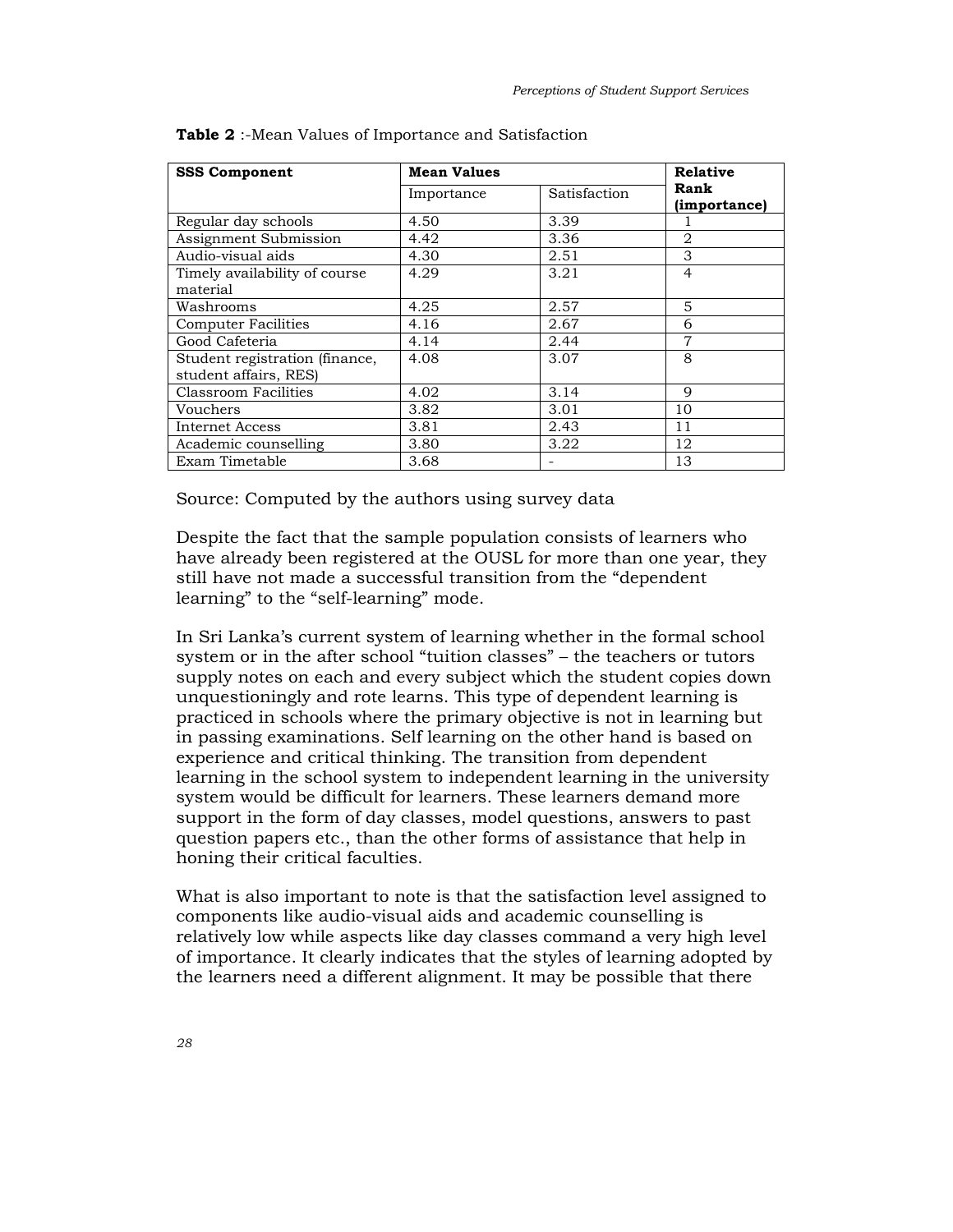are certain inadequacies in the provision of some of these support services that makes learners consider them to be of lesser importance.

The findings also indicate that the provision of physical facilities (washrooms, cafeterias etc.) are considered to be more important even though learners may use these facilities located in the university premises only once a month. This is not unreasonable; the need for basic facilities like washrooms arise irrespective of the regularity of the use of these facilities.

It is also significant that although learners assign great importance to computer facilities they appear to be dissatisfied with the level of IT and audio-visual facilities offered by the University. This has implications for the University's future plans to offer web based modes of learning (WBL). Two points are important here. First, there is an urgent need to establish high quality IT infrastructure. Second there has to be teacher commitment to introduce WBL facilities. At present, initiatives have been taken by the academic staff to introduce online courses and measures have been taken to strengthen the IT infrastructure at the OUSL to support this endeavour.

### A comparative analysis of SSS in the Regional Centres of Kandy and Colombo

Having analyzed the importance-satisfaction relationship for the entire University, the study shifted its focus to the regional services to gauge whether there are significant variations in the SSS offered by the regions. To ascertain this the study evaluated the differences between the importance assigned to various aspects of SSS components by learners in the Colombo Regional Centre (CRC) and the Kandy Regional Centre (KRC). Ideally, all regions should have produced similar outcomes for similar programmes. This statement is based on the following assumptions that:

- a) learner profiles do not vary drastically in different regions; and
- b) SSS offered in different regions do not differ significantly.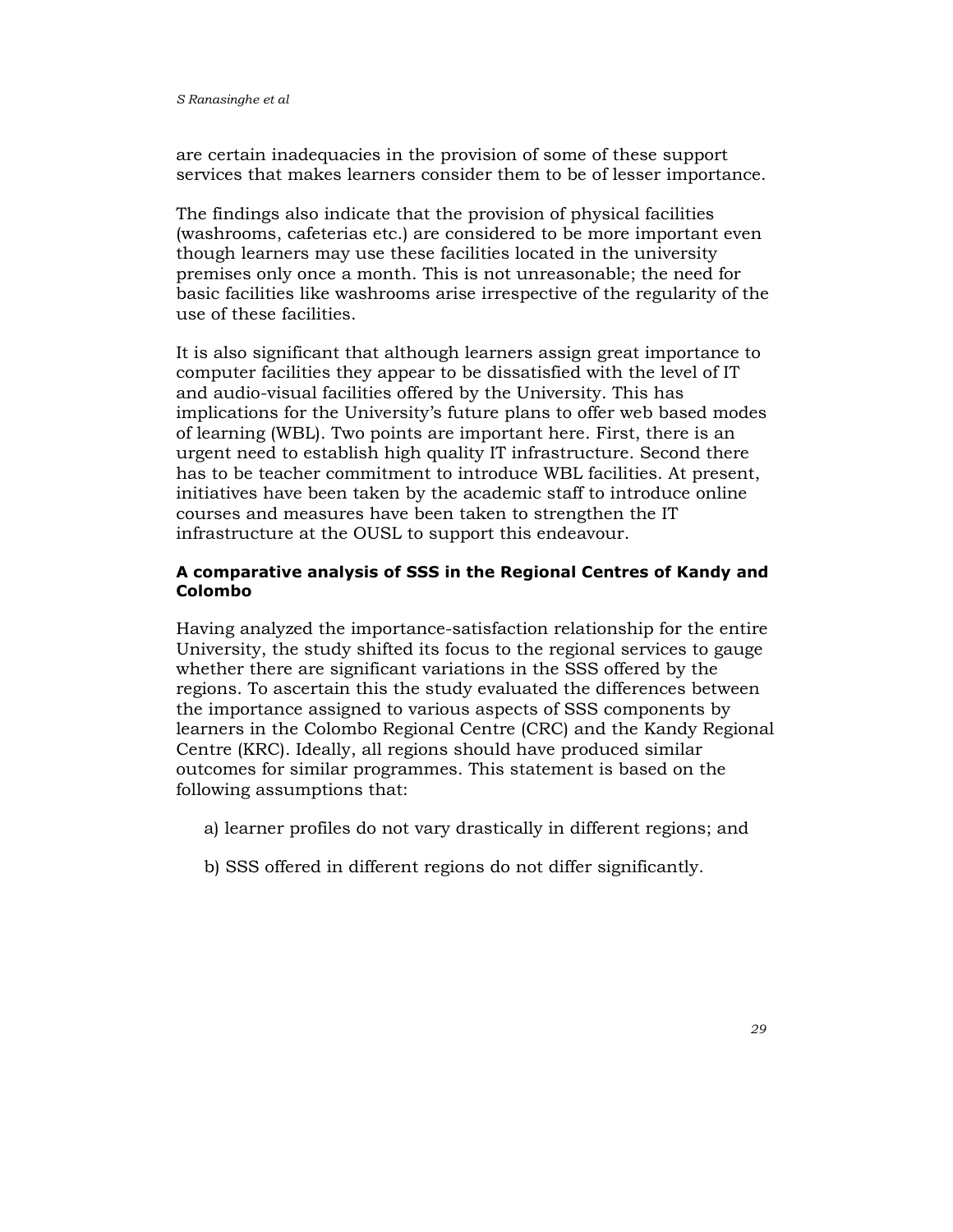| <b>SSS Component</b>  | <b>Mean Values</b> |            | <b>P</b> Values |
|-----------------------|--------------------|------------|-----------------|
|                       | <b>KRC</b>         | <b>CRC</b> |                 |
| Registration          | 4.14               | 4.06       | .792            |
| Day Schools           | 4.54               | 4.49       | .486            |
| Classroom Facilities  | 4.09               | 3.99       | .586            |
| Audio-visual aids     | 3.59               | 4.54       | $.000**$        |
| Assignment Submission | 4.30               | 4.67       | $.003**$        |
| Course Material       | 4.25               | 4.31       | .841            |
| Cafeteria             | 3.52               | 4.35       | $.035*$         |
| Washrooms             | 3.30               | 4.59       | .151            |
| Academic counselling  | 3.92               | 3.74       | $.022*$         |
| Internet Access       | 3.10               | 4.08       | .306            |
| Computer facilities   | 3.47               | 4.40       | $.000**$        |
| Exam Timetable        | 4.42               | 4.79       | $.012*$         |
| Vouchers              | 3.85               | 3.16       | $.009**$        |

Table 3: Analysis of SSS in the KRC and CRC

\*\*,\* indicates a significant inference at 1% and 5% level respectively.

The statistical significance of the differences of the group-specific means was tested by the Mann-Whitney test.

The results indicate that there are differences in importance of all the thirteen components tested for this study. Of this number, about seven (7) components were significantly different between the two regional centres. It is interesting to note that there were significant differences in the views expressed by the learners of the two regional centres in relation to the importance attached to both academic and administrative support services.

The Colombo learners attached a higher degree of importance to exam timetables and assignment submission whereas the Kandy learners to day schools and assignment submission.

In relation to academic support services the Colombo learners attached a higher degree of importance to assignment submission. This indicates that these learners are well aware of the importance of their eligibility as they have a close relationship with the academics in the central campus. In the CRC, the day classes are generally conducted by the OUSL's own academic staff members of different academic departments. This situation places the CRC learners at an advantage. At the other regional centres the day schools are conducted by outside visiting staff who are less acquainted with ODL related procedures.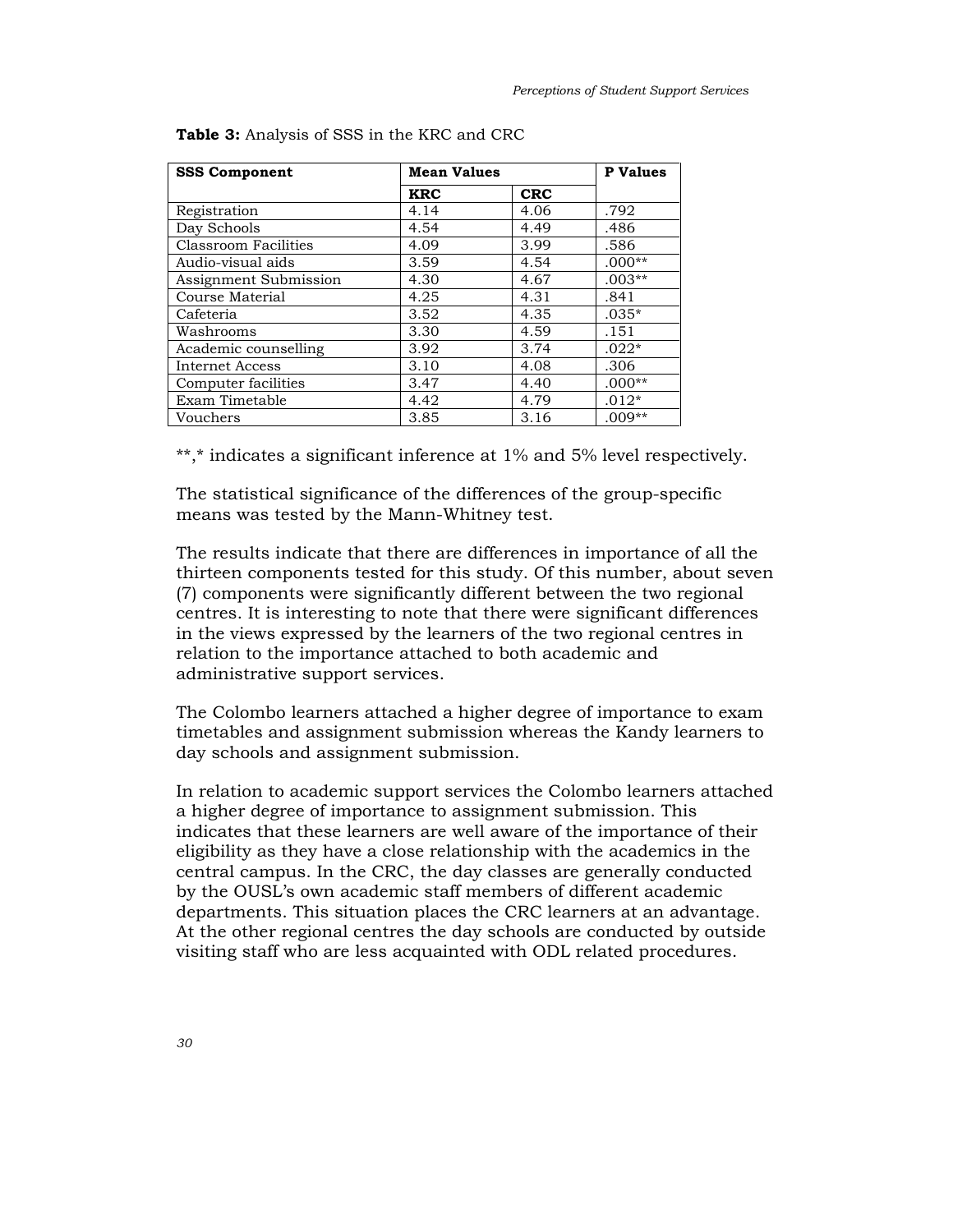It is also important to note that the Colombo learners perceive audiovisual material as being more important than the Kandy learners.

Another issue that needs to be considered is whether equal physical and institutional access is granted to learners at both the Colombo and Kandy regional centres. In the CRC learners are likely to have greater physical access to audio-visual material because the library maintains a fully equipped Audio-visual Resource Centre (AVRC). Institutionally, the procedures for seeking access to these material are relatively streamlined. Also, academics from academic departments are aware of these audio-visual material and make reference to them in their face to face sessions. All three elements discussed above may not be present in the KRC. The findings presented in Table 3 supports this assumption.

In relation to the importance attached to the administrative support services there was a significant difference in the views expressed by the learners from CRC and KRC in the three categories listed below.

- sending vouchers,
- computer facilities and
- exam timetables.

It appears that learners who are registered at the CRC do assign a great deal of importance to the smooth and efficient functioning of "administrative support services".

# Student Support Services- Level of Satisfaction by Learners in the Two Regions

Having studied the importance learners attach to support services, it is important to assess how SSS differs in these two regions. It is postulated that the nature and effectiveness of SSS differs substantially between the two regions. This distinction indicates that learners of some regional centres receive relatively better services than those in other centres. The results indicate that learner opinions of the two regional centres differ in relation to seven factors.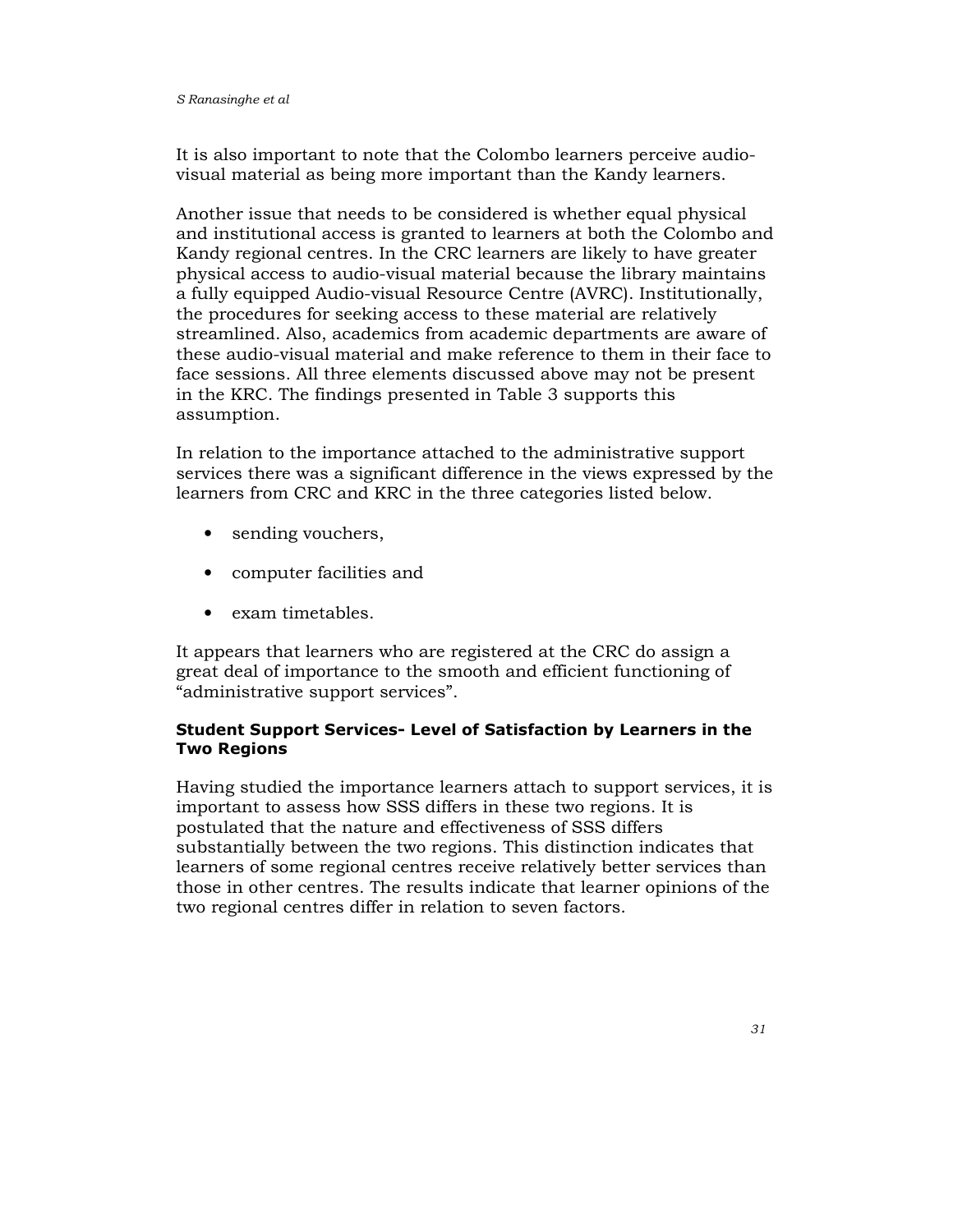| <b>SSS Component</b>            | Mean Values |         | P Values |
|---------------------------------|-------------|---------|----------|
|                                 | Kandy       | Colombo |          |
| Vouchers                        | 3.38        | 2.86    | $.006**$ |
| Computer facilities             | 2.14        | 2.96    | $.001**$ |
| Audio Visual Aid                | 2.46        | 2.54    | .667     |
| Internet Access                 | 1.87        | 2.72    | $.004**$ |
| Classroom Facilities            | 3.41        | 3.02    | .074     |
| Good Cafeteria                  | 2.15        | 2.54    | $.015*$  |
| Washrooms                       | 2.27        | 2.67    | $.024*$  |
| Academic Counselling            | 3.52        | 2.91    | $.005**$ |
| Availability of Course Material | 2.95        | 3.29    | .169     |
| Assignment Submission and       | 3.60        | 3.27    | .070     |
| collection                      |             |         |          |
| Regular Day Schools             | 3.76        | 3.24    | $.004**$ |
| Registration                    | 3.03        | 3.21    | .794     |

Table 4: Satisfaction of SSS: Kandy and Colombo learners' perceptions

\*\*,\* indicates a significant inference at 1% and 5% level respectively.

The statistical significance of the differences of the group-specific means was tested by the Mann-Whitney test.

On the whole the learners of the CRC appear to be more satisfied than their counterparts from Kandy. There are marked differences in the provision of computer facilities and internet access. It appears that the CRC is better equipped to fulfill learners' IT requirements than the KRC. Two points are worth noting here. First, regional centres other than Colombo are less served in terms of IT infrastructure. This is true of other regional centres like Matara, Jaffna and Batticaloa as well. Second, the varied quality of the facilities offered at the different centres, run counter to the principle of equity and diversity.

However, it is interesting to note that learners of the KRC have assigned a higher level of satisfaction to academic support services such as counselling and day schools. These learners seem to perceive that the face to face component of the ODL package is relatively more satisfactory. This finding is tautological because in the absence of a strong package of services these learners concentrate on what is available to them rather than what is best for them. The findings of the questionnaire survey were substantiated by the data gathered through observations and focus group discussions.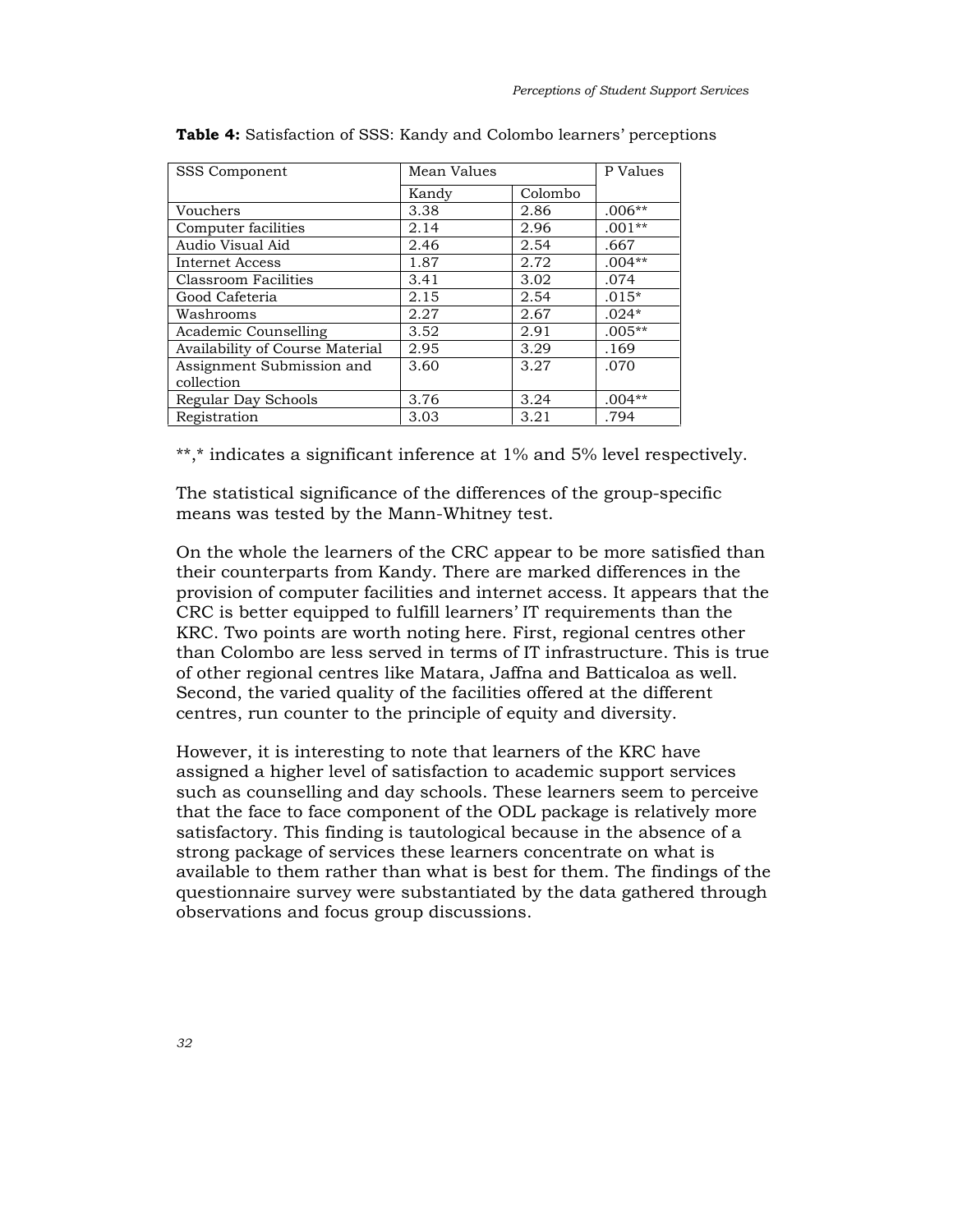#### **Observations**

The observations made during the student registration process indicate that the process lacks the basic attributes of effective learner registration. Currently there are long delays and wastage of academic, administrative and student time that may have been productively utilised. Under the semester system, academic time available to learners is restricted to less than 90 days because more time is allocated to administrative functions including registration and examination matters. Ideally, the University has to increase its efficiency and provide more time for learners to complete their learning. The lack of focus on this adversely affects pass rates of OUSL learners.

The registration work is carried out in different locations which means that learners must walk long distances to rectify mistakes made in vouchers and entries in record books. Very often, registration work starts late. Learners are kept waiting due to staff taking lunch break and other intermittent breaks. The computers fail to provide correct information and this also affects the registration process. These are serious shortfalls given the fact that there are many employed learners who find managing workplace-home-study time quite a difficult proposition.

Observations regarding the conduct of day schools reveal that it is unsatisfactory. Irregular times of commencement of classes and intermittent cancellation of classes are common occurrences at day schools. Another problem is that some day school academics are incompetent or not fully prepared to conduct the classes; these shortcomings create a poor impression regarding the pedagogy of ODL. Consequently, student attendance is comparatively low and is often less than 30 per cent of the total number of students registered for a class.

The layout of day classes are arranged in such a way that students find it difficult to interact with the tutor. It is very much like a lecture room in a conventional class. The quality of the physical infrastructure does not provide support to a distance learner. The classrooms are badly ventilated and are in a noisy location and the absence of audio-visual facilities all indicate limited academic support to these learners.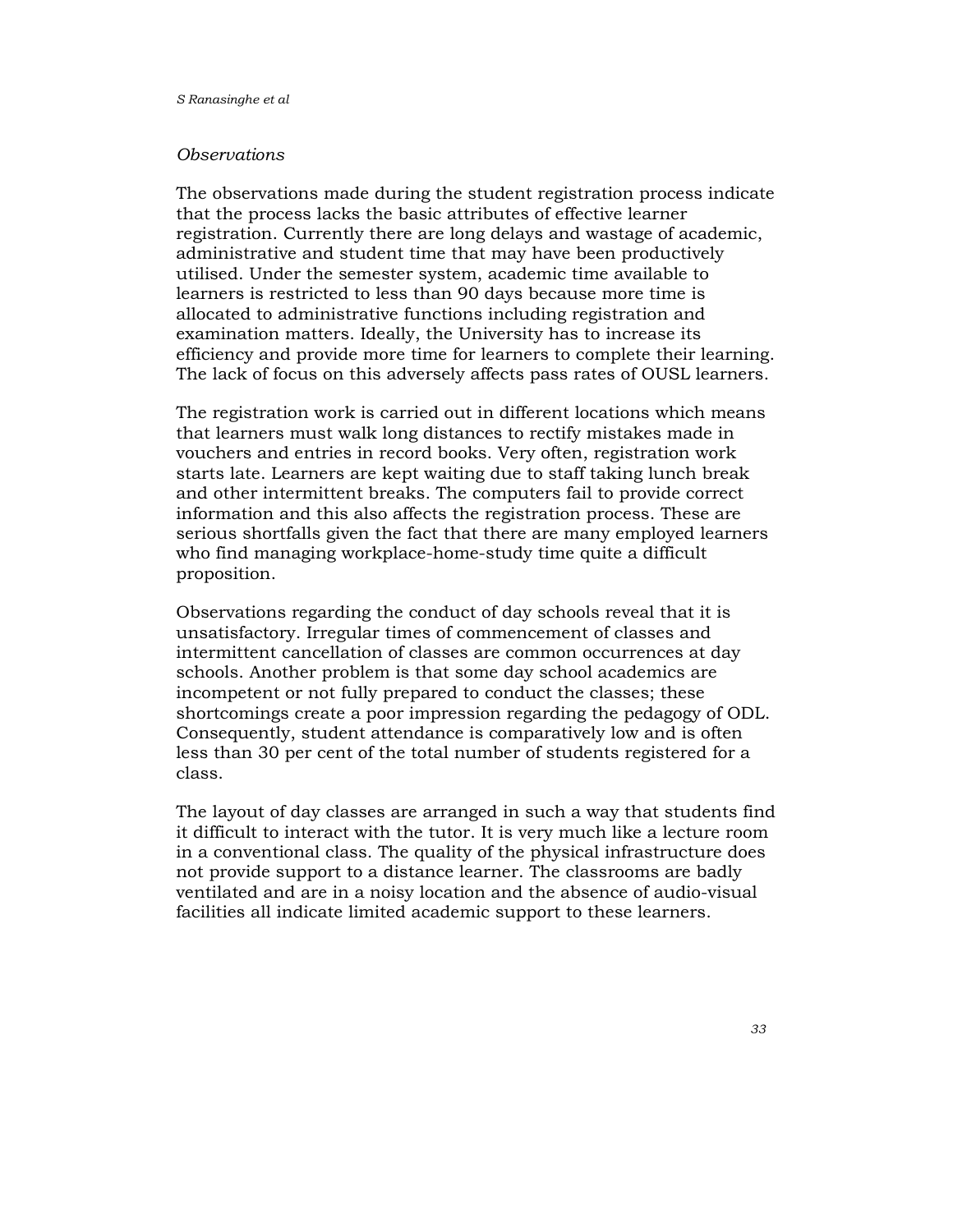## Focus group discussions (FGD)

The focus group discussions (FGD) also shed further light on the current status of SSS in the University. Learners commented on the inadequacy of the SSS which directly impacted on their studies. FGD were mainly based on the SSS with regard to information, administration and academic support. The observations were on the presentation of course material, the course content, communication on academic activities, the pricing of the programme etc.

Learners also stated that they are not satisfied with the information they receive especially with regard to academic schedules.

"It is a disaster. Within an year our academic schedules are changed so many times disrupting our own work/family. We are employed, married adults. These changes make our life extremely unmanageable".

The learners are not happy about programme information as a whole.

"Strikes in the University, elections or some other reasons stop us from getting correct information on time. For instance, payment vouchers reached us without giving any lead time to find money. Admission cards and timetables of examinations sometimes come on the day of the examination".

"The University is very strict on assignment deadlines. But it fails miserably when it comes to keeping its own deadlines".

These comments are genuine and show that there is much room for improvement.

"One of the serious lapses in the brochures is the difficulty in separating relevant information from the irrelevant. It is true that the brochures produce lot of information that is important to the University. For us most of it is unnecessary".

Therefore a majority of learners complain that the information provided is irrelevant. They suggested that the brochures be substituted by "information on the web". For example in the form of a Frequently Asked Questions (FAQ) format dealing with registration, access, costs and technical matters etc.

Learners' responses to the administrative services provided can be categorized into several items as follows: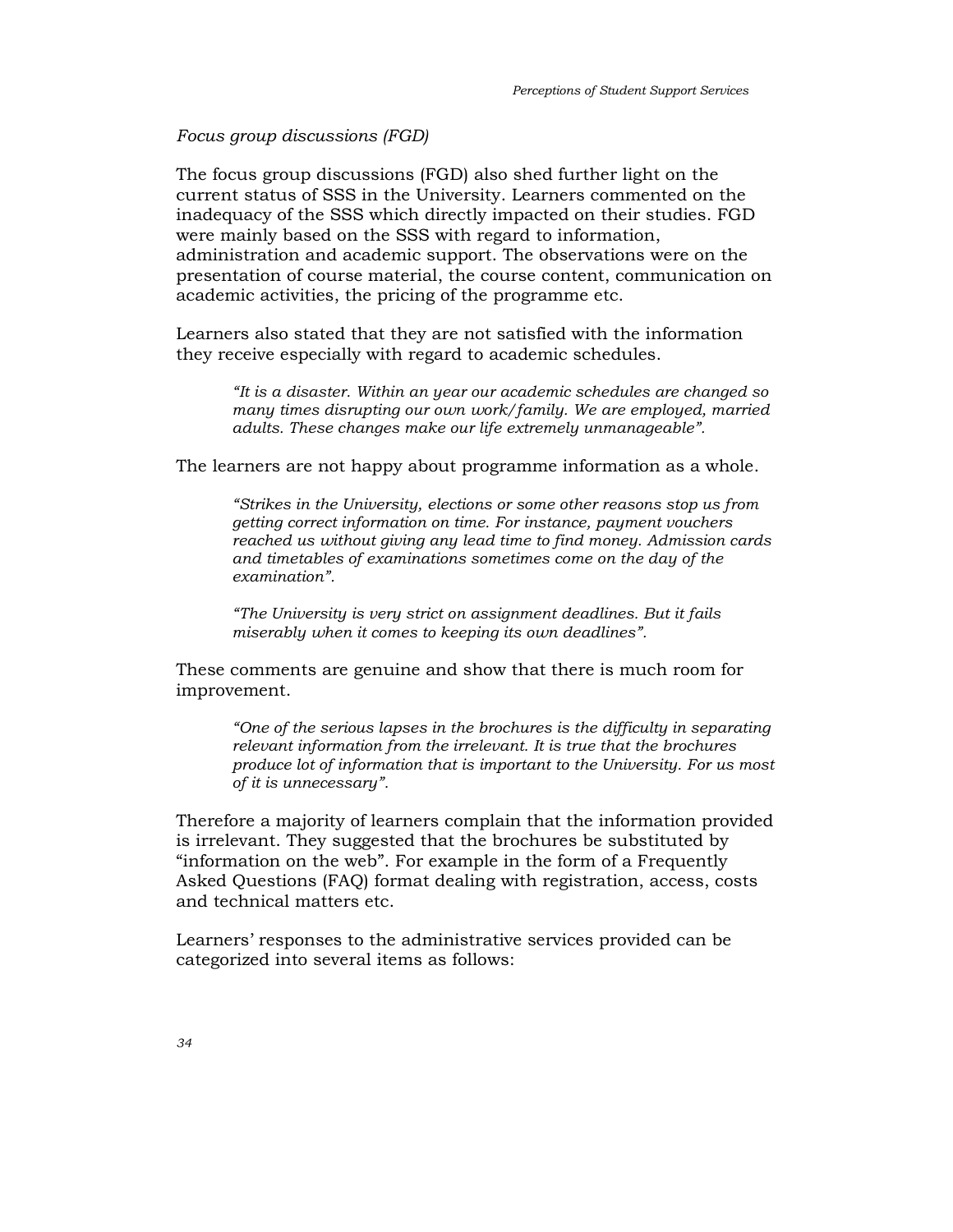## Registration

According to some learners, the registration process should be more organized and more lines of communication with learners should be established. The research team observed that most learners were not aware of the place specifically designated for registration, or of its exact location or even the rudiments of the registration process. This is especially hard on new entrants who are sent from pillar to post in order to complete the registration procedure.

## Student Counselling

Student counselling is another area that needs attention. It appears that sometimes junior staff members are assigned counselling responsibilities at the registration desks. Their lack of knowledge is an impediment to the smooth functioning of counselling activities, so much so that it would be far better not to have any counselling at all rather than have these half-heartened efforts.

A student reading for the BA in English & ELT mentioned that the brochure should be more informative and that they need more academic counselling. He further said that the time allocated to counselling at the time of the registration is insufficient. Many learners were also not happy with the grading tests. They were also dissatisfied with the arrangement to conduct English classes in secondary school locations, as the schools extra-curricular activities disrupt the holdings of regular English classes.

## Library

Learners were unhappy about the facilities provided by the library. They stated that

> "We are not allowed to take books inside the library which we need badly. There is no space to keep books."

These regulations have been introduced because learners abuse some of the facilities. There have been instances where pages of books and journals have been torn by the learners.

One study room in the library is not adequate. Library staff need to assist students with their specific requests.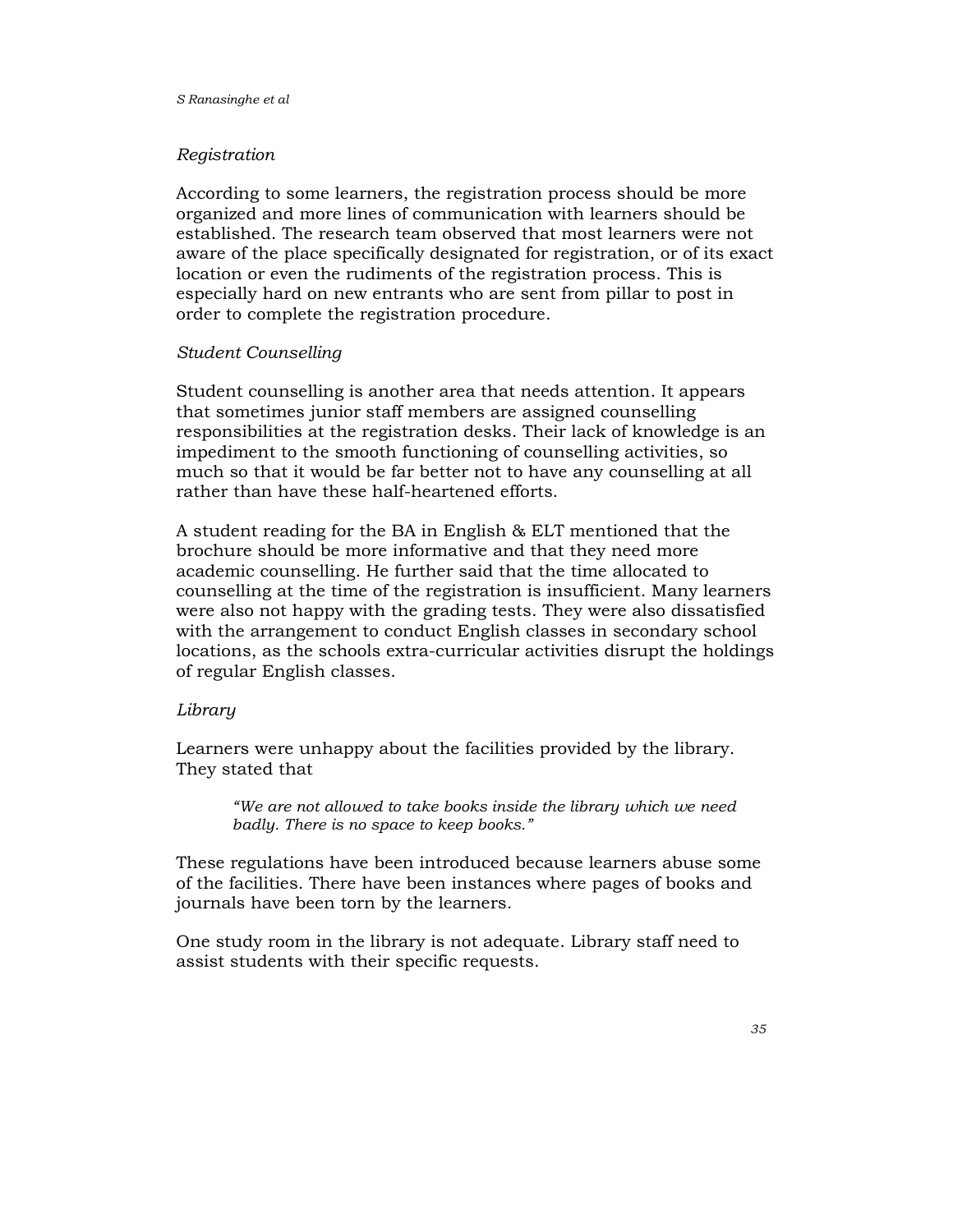It was stated that the library staff is "very slow". The majority of learners felt that the photocopying facility provided by the library is not satisfactory. They also suggested that past question papers should be made accessible online.

#### Examination Division/Student Affairs Division

Learners showed discontentment regarding the auxiliary services provided by the University as a whole. The services provided by the Examination and Student Affairs Divisions are totally inadequate according to the learners. Some of the frequently quoted comments are:

"They are not polite at all. We are not school children. We expect some respect".

"They sometimes mislead us to go here and there without giving proper directions. This is common to both Examination and Student Affairs Divisions".

Although many learners are dissatisfied with the services provided by the staff of the Examination and Student Affairs Divisions, not all of the comments made by the learners are valid. However, it is advisable for the University authorities to inquire into the complaints and take remedial action if and when necessary.

#### Regional Educational Services Division (RES)

Learners are not satisfied with the services provided by Regional Educational Services (RES) Division. One of the major grievances was regarding the state of some of the classrooms such as A and B. These classrooms that were situated in close proximity to the Nawala Road and the students found the street sounds disturbing and distracting. Although these rooms are no longer in use, at the time of conducting this survey, these rooms were extensively used for day schools.

A request was also made for a detailed site plan of the University to be installed in a prominent place in the RES Division. The current site plan only indicates hall numbers which makes it difficult for new learners to locate classrooms easily and quickly. A detailed site plan would facilitate the identification of venues such as the registration desk, the classrooms, the library etc. for both the staff and the learners.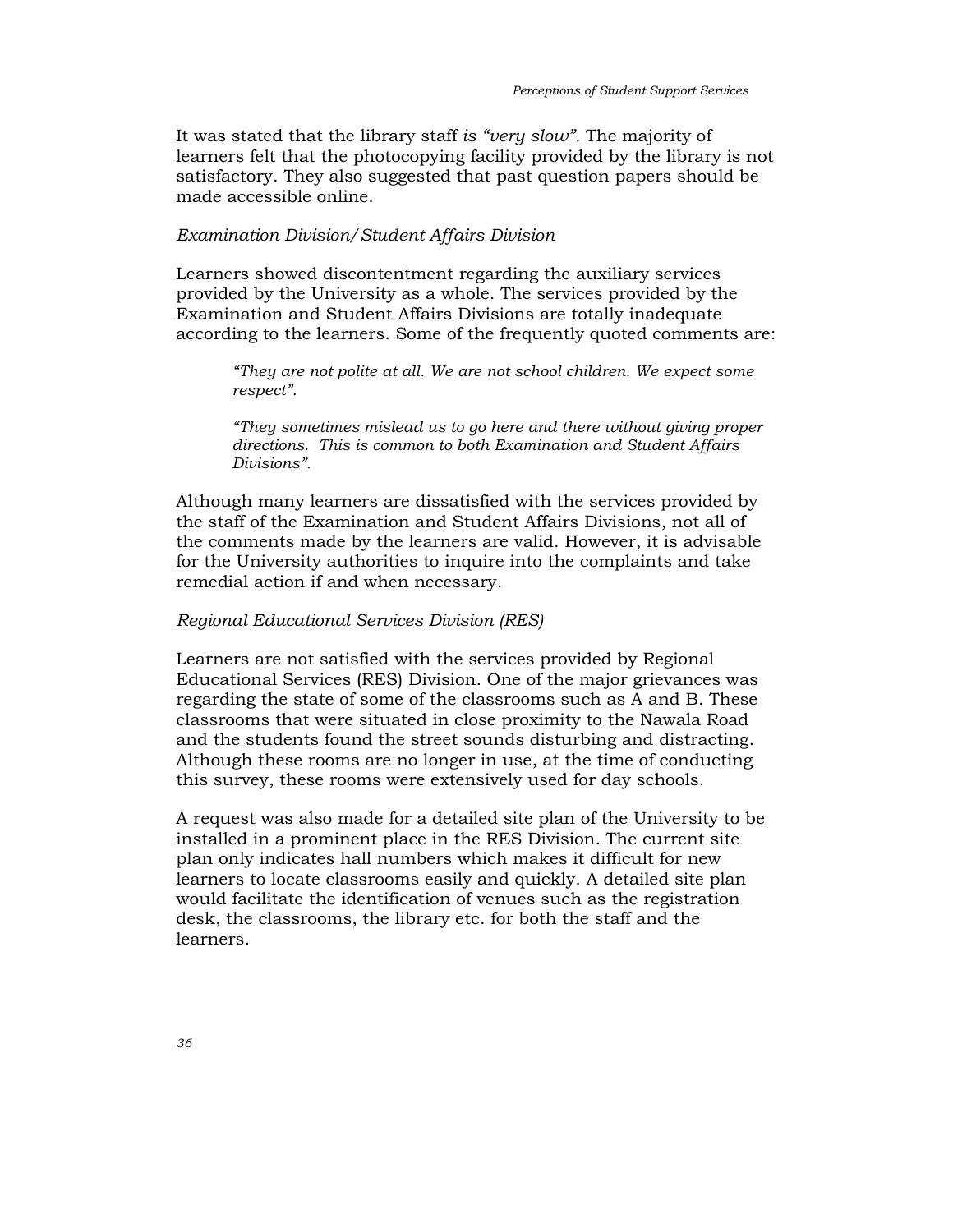#### S Ranasinghe et al

#### Finance Division

Learners face much inconveniences with respect to information provided by the University regarding payment of tuition fees. This is especially so with regard to the preparation of learners' vouchers which very often have inaccurate information and are dispatched late.

The learners were also critical of the Finance Division. Some learners expressed the view that "once we go there to get the wrongly compiled vouchers, we are sent from pillar to post" because the Finance Division is located about one km away from Block 4 where the registration of students is conducted. The learners requested that the Finance Division be re-organised in order to function more efficiently and that its staff be trained to be more understanding of learners' needs and wants. Therefore learners are unable to make timely payments which results in them not being able to obtain their course material early. Obtaining one's course material is dependent upon the settlement of one's outstanding bills.

#### Day Schools

Frequent cancellation of classes coupled with ineffective and unpunctual teaching staff result in badly administered day schools. Day schools are not conducted satisfactorily. Therefore it was suggested that more "virtual classes" and online facilities be introduced to offset the problem on ineffectual day schools.

"We attend day classes expecting some assistance to understand the lesson material. Yet information provided by the day class teachers are obsolete; they confuse us; hence day classes are not very useful"

The following comments were made by learners of the Departments of Social Studies and Management Studies respectively.

"… texts are difficult because they are not readable and even the content is difficult "

"Sometimes we find presentation of study material is in poor quality".

These learners expressed the view that the quality of the printed material is below the expected levels.

According to a law student "material written and taught are two different and contradictory. Therefore we get stuck with what is right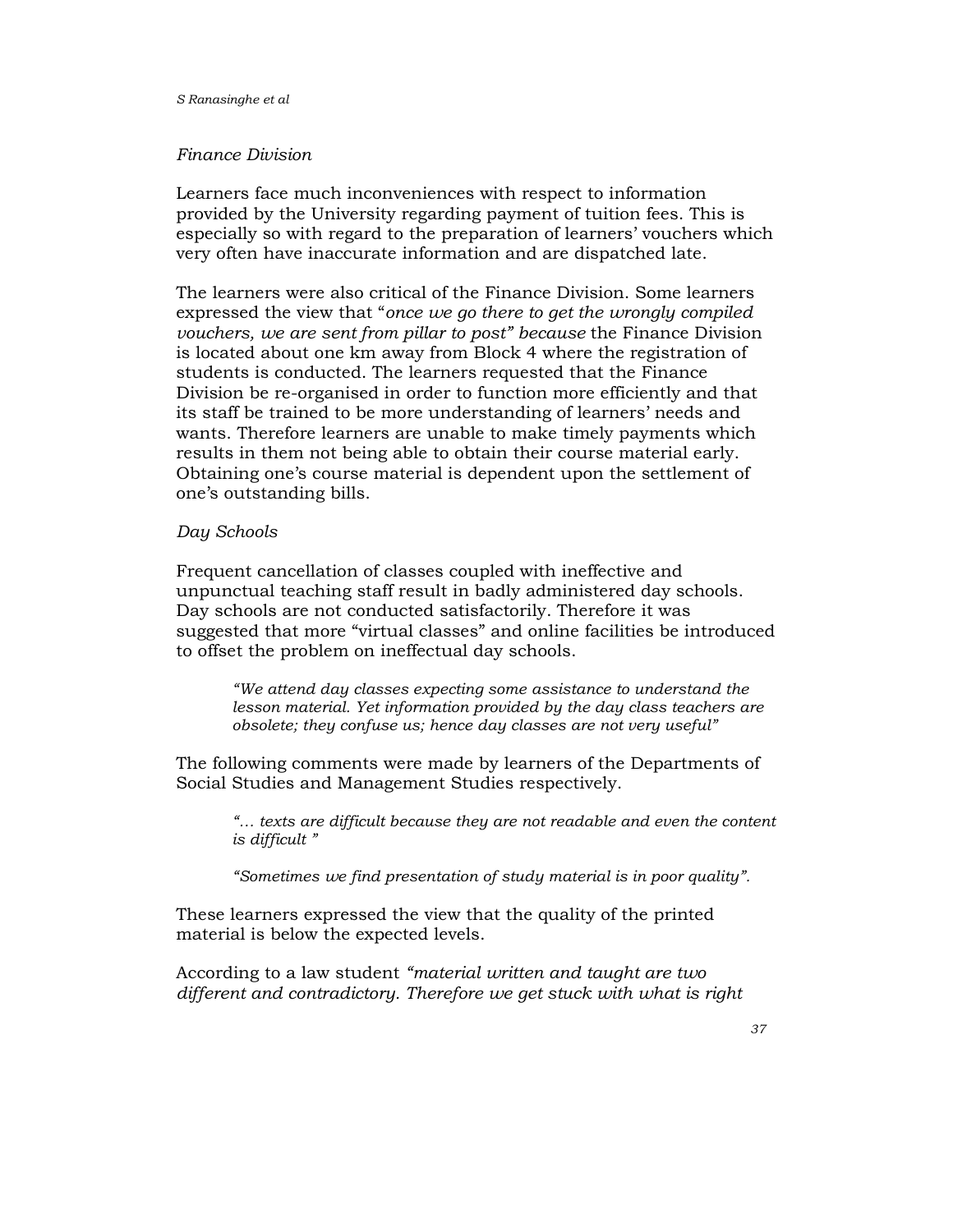#### and what is wrong."

All the learners made comment that the regular permanent staff is better than the visiting staff. They lauded the commitment, dedication and enthusiasm of the internal academic staff.

#### Assignment marks

Learners claimed that the assignment turnaround time is too long and that feedback is not provided regularly. They were of the view that answer scripts should not only have marks and/or grades but also have detailed comments. Thus they felt would help them improve their standards.

The FGDs provided an additional insight with respect to the SSS. The FGDs supplemented the information provided in the questionnaires and observations made by the research team. The information provided by these three sources are compatible and reliable. It appears that the OUSL has a long way to go before it can find a solution to the SSS related problems and shortcomings.

## Conclusion and Recommendations

The findings indicate that there are significant shortfalls and lapses in the services offered by the University in relation to both the academic and the administrative component of the SSS package. Learners have found that the SSS components are critical for their studies and the ranking assigned by the learners show that they attach a high value to these services. However, there is a contradiction between the importance they attach to different components of the SSS and their assessment of service quality of each of these SSS components. This inconsistency means that the University has assigned greater importance to some of the SSS components that are least preferred by the learners.

This contradiction is substantiated by the finding of the FGD and the observations made by the research team. The FGD revealed that the learners were less satisfied with the information received, the library and classroom facilities and services rendered by the Examination and Student Affairs Divisions and RES. However it should be noted that this sample of the FGD comprises young learners who have had no previous exposure to the DE mode and it is possible that they may have had significantly higher expectations of the SSS offered by the OUSL.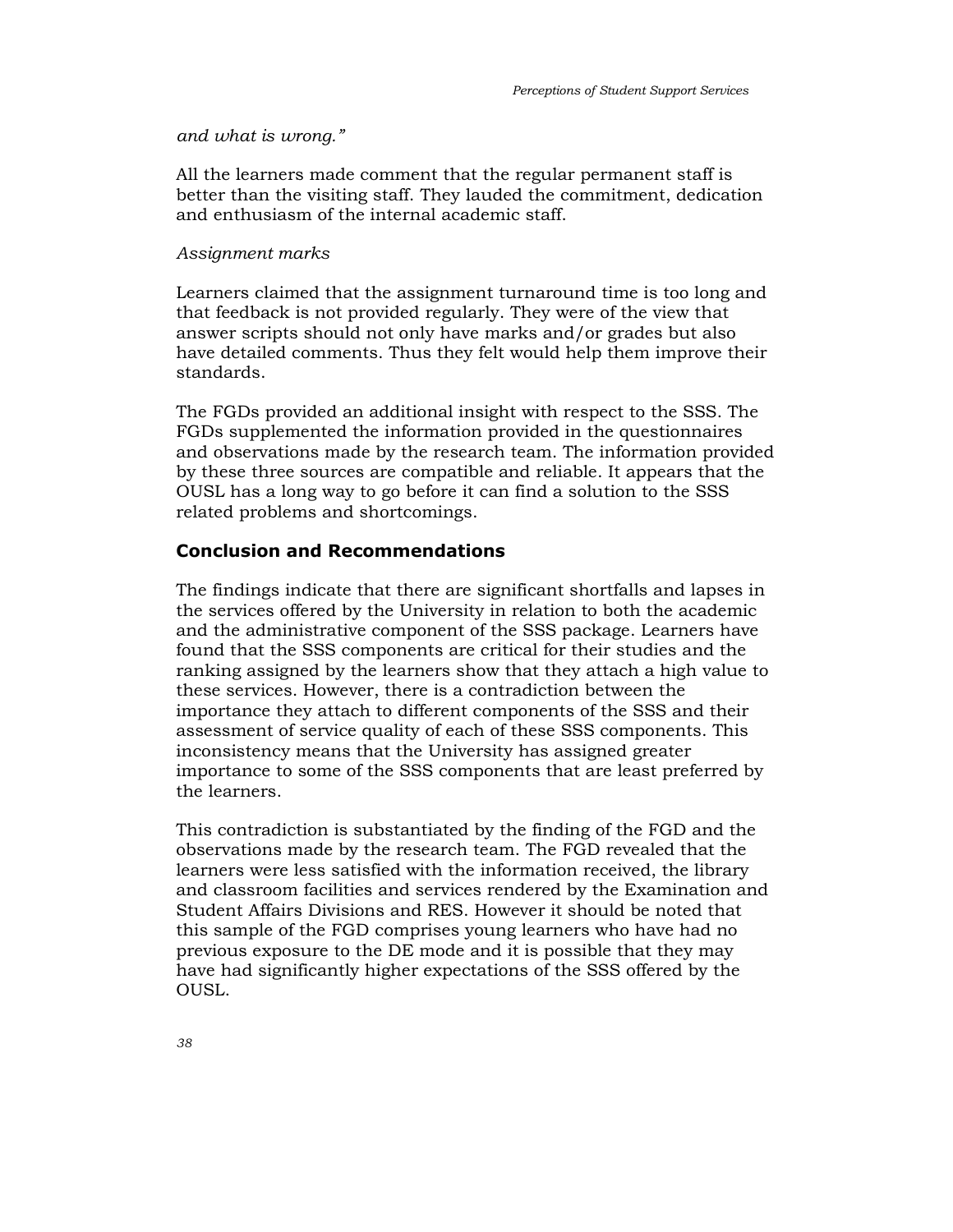The following are the recommendations are made on the basis of the findings:

- Identification of the critical SSS components which demand priority and make the respective Departments providing SSS to learners known about the importance of these dimensions.
- To conduct workshops for those individuals in charge of SSS in social marketing with special emphasis on relationship building.
- To explore the possibilities employing senior students to assist in the registration process. To centralize the registration process in order to eliminate delays.
- To provide the SSS units with essential equipment and facilities.
- To streamline the support services provided by other departments such as finance, library, student affairs etc
- To improve the physical facilities (washrooms, cafeteria)
- To improve programme delivery (e.g continuous assessment, conducting day schools)

# References

- Cuskelly, E., Purnell, K., & Lawrence, G. (1995). Student experience of distance education at Central Queensland University: findings from focus group research. Central Queensland University, Rockhampton, Queensland, 4702, Australia.
- Kishore, S (1998). Student Support and Quality indicators in Distance Learning. Indian. Journal of Open Learning 7, 2, 205-212.
- Leach, J (2000). Learning in Practice: Support for Professional development. In Supporting Students in Open and Distance Learning, London: Kogan Page.
- McMurtrie, L, (1996). The bars of education, Aeolus, 5,6-7. Central Queensland University, Rockhampton, Queensland, 4702, Australia.
- Simpson, O (2000). Supporting Students in Open and Distance Learning, London:Kogan Page.